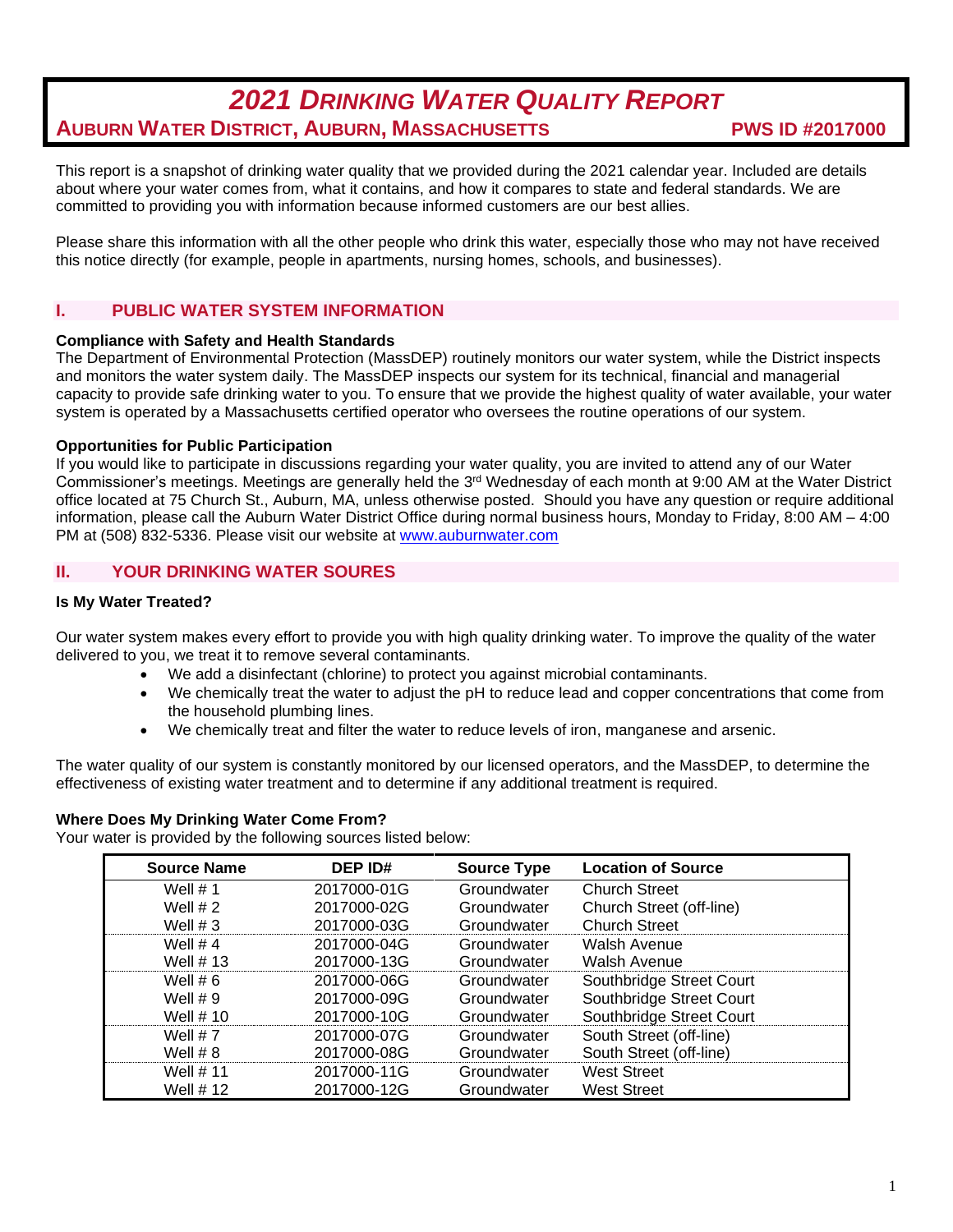

# **How Are These Sources Protected?**

The MassDEP has prepared a Source Water Assessment Program (SWAP) Report for the water supply source(s) serving this water system. The SWAP Report assesses the susceptibility of public water supplies. A susceptibility ranking of "high" was assigned to this system using the information collected during the assessment by the MassDEP due to land uses within Water Supply Protection areas of our wells (Zone I and Zone II). The complete SWAP report is available at the Auburn Water Department, the Auburn Board of Health and online at *[https://www.mass.gov/service-details/the-source](https://www.mass.gov/service-details/the-source-water-assessment-protection-swap-program)[water-assessment-protection-swap-program](https://www.mass.gov/service-details/the-source-water-assessment-protection-swap-program)*.

# **III. SUBSTANCES FOUND IN TAP WATER**

In order to ensure that tap water is safe to drink, the MassDEP and U.S. Environmental Protection Agency (EPA) prescribe regulations that limit the amount of certain contaminants in water provided by public water systems. The Food and Drug Administration (FDA) and Massachusetts Department of Public Health (DPH) regulations establish limits for contaminants in bottled water that must provide the same protection for public health. All drinking water, including bottled water, may reasonably be expected to contain at least small amounts of some contaminants. The presence of contaminants does not necessarily indicate that water poses a health risk. More information about contaminants and potential health effects can be obtained by calling the EPA's Safe Drinking Water Hotline (800-426-4791).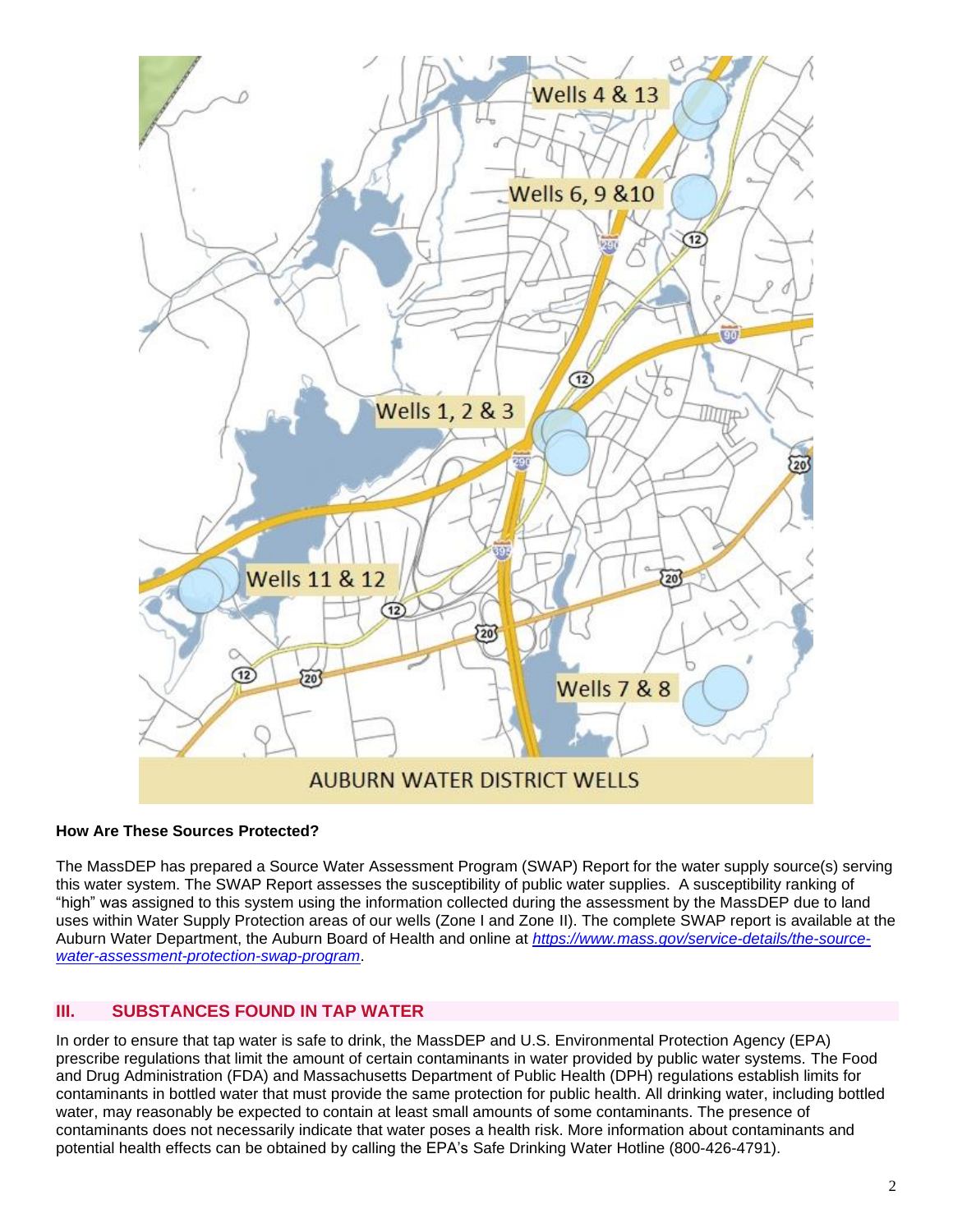Sources of drinking water (both tap water and bottled water) can include rivers, lakes, streams, ponds, reservoirs, springs, and wells. As water travels over the surface of the land or through the ground, it dissolves naturally occurring minerals, and in some cases, radioactive material, and can pick up substances resulting from the presence of animals or from human activity. The source of the Auburn Water is strictly from groundwater wells. Contaminants that may be present in source water include:

**Microbial contaminants** - such as viruses and bacteria, which may come from sewage treatment plants, septic systems, agricultural livestock operations and wildlife.

**Inorganic contaminants** - such as salts and metals, which can be naturally-occurring or result from urban stormwater runoff, industrial or domestic wastewater discharges, oil and gas production, mining and farming.

**Pesticides and herbicides** - which may come from a variety of sources such as agriculture, urban stormwater runoff and residential uses.

**Organic chemical contaminants** - including synthetic and volatile organic chemicals, which are by-products of industrial processes and petroleum production, and can also come from gas stations, urban stormwater runoff and septic systems.

**Radioactive contaminants** - which can be naturally occurring or be the result of oil and gas production and mining activities.

**Sodium Information:** Sodium is a naturally occurring common element found in soil and water. The sodium in our wells is caused by runoff of de-icing materials from the many miles of highways and local roads that traverse near our well sites. This is a public safety issue and as such we have to balance the use of salt with the public safety of our roads. The Auburn Water District is aggressively working MassDEP and MassDOT to develop alternatives to reduce the sodium levels in our wells in the area of the highways within out watershed.

Sodium is necessary for the normal functioning of regulating fluids in human systems. Some people, however, have difficulty regulating fluid volume as a result of several diseases, including congestive heart failure and hypertension. The guideline of 20 mg/l (20 ppm) for sodium represents a level in water that physicians and sodium-sensitive individuals should be aware of in cases where sodium exposures are being carefully controlled. For additional information, contact your health care provider, your local Board of Health, or MassDPH's Bureau of Environmental Health Assessment at 1- 617-624-5757

**Immuno-Compromised Persons:** Some people may be more vulnerable to contaminants in drinking water than the general population. Immuno-compromised persons such as persons with cancer undergoing chemotherapy, persons who have undergone organ transplants, people with HIV/AIDS or other immune system disorders, some elderly, and some infants can be particularly at risk from infections. These people should seek advice about drinking water from their health care providers. EPA/Centers for Disease Control and Prevention (CDC) guidelines on lowering the risk of infection by cryptosporidium and other microbial contaminants are available from the Safe Drinking Water Hotline (800-426-4791).

# **IV. WATER QUALITY TESTING RESULTS**

#### **What Does This Data Represent?**

The water quality information presented in the table(s) are from the most recent round of testing done in accordance with the regulations. All data shown was collected during the last calendar year unless otherwise noted in the table(s). Not listed are more than 100 other substances for which we tested that were not detected during 2021.

#### **Coliform Bacteria**

Coliform are bacteria that are naturally present in the environment and are not harmful themselves; however, their presence can be an indicator that other potentially harmful bacteria may be present. The District presently collects 16 coliform bacteria samples each month throughout the distribution system. The water entering our distribution system has been chlorinated, and the results represent the water we deliver to our customers.

| <b>Distribution System</b>                                                                 | Highest #<br>Positive in a<br>month | <b>MCL</b> | <b>MCLG</b> | Violation<br>(Y/N) | Possible Source of Contamination     |  |  |  |
|--------------------------------------------------------------------------------------------|-------------------------------------|------------|-------------|--------------------|--------------------------------------|--|--|--|
| ll Total Coliform                                                                          |                                     |            |             | N                  | Naturally present in the environment |  |  |  |
| E.coli                                                                                     | Human or animal fecal waste<br>N    |            |             |                    |                                      |  |  |  |
| $\parallel$ * Compliance with the E.coli MCL is determined upon additional repeat testing. |                                     |            |             |                    |                                      |  |  |  |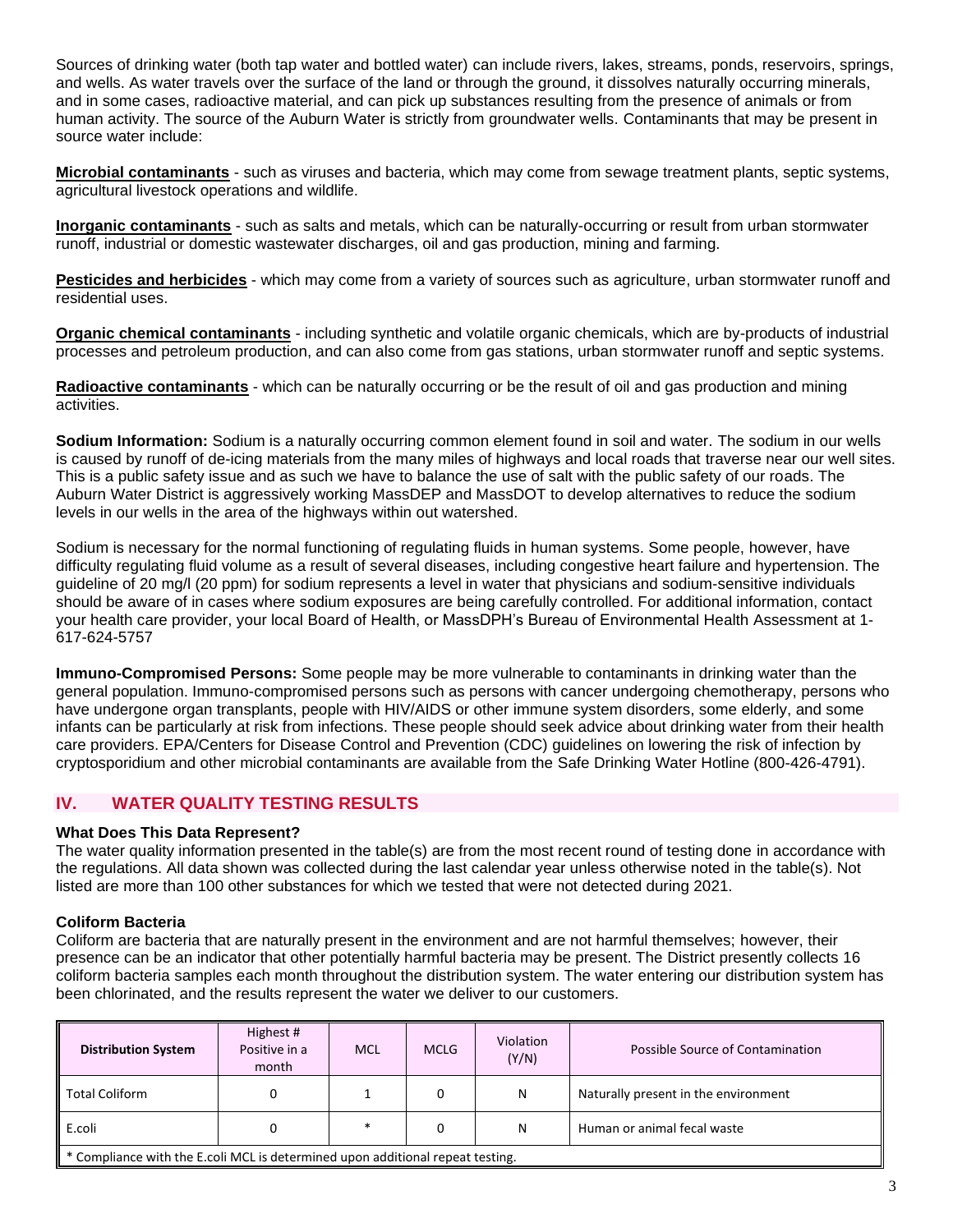# **Regulated, Unregulated and Secondary Contaminants**

| <b>Regulated Contaminant</b>     | Date(s)<br>Collected                        | Highest<br>Detect | Range<br>Detected | <b>MCL</b><br>or<br><b>MRDL</b> | <b>MCLG</b><br><b>or</b><br><b>MRDLG</b> | Violation<br>(Y/N) | Possible Source(s) of Contamination                                                                                                                                                                                                                                                                                                                            |  |  |  |
|----------------------------------|---------------------------------------------|-------------------|-------------------|---------------------------------|------------------------------------------|--------------------|----------------------------------------------------------------------------------------------------------------------------------------------------------------------------------------------------------------------------------------------------------------------------------------------------------------------------------------------------------------|--|--|--|
|                                  | <b>Inorganic &amp; Organic Contaminants</b> |                   |                   |                                 |                                          |                    |                                                                                                                                                                                                                                                                                                                                                                |  |  |  |
| 1,1-Dichloroethylene             | 2020                                        | 0.54              | ND - 0.54         | $\overline{7}$                  | $\overline{7}$                           | N                  | Discharge from industrial chemical<br>factories                                                                                                                                                                                                                                                                                                                |  |  |  |
| $2,4-D$ (ppb)                    | 2020                                        | 0.153             | ND - 0.153        | 70                              | 70                                       | N                  | Runoff from herbicide used on row<br>crops                                                                                                                                                                                                                                                                                                                     |  |  |  |
| Arsenic (ppb)                    | 2021                                        | <b>ND</b>         | <b>ND</b>         | 10                              | 10                                       | N                  | Naturally occurring compound from<br>eroding / decomposing natural<br>deposits,                                                                                                                                                                                                                                                                                |  |  |  |
| Nitrate (ppm)                    | 2021                                        | 1.75              | $0.135 - 1.75$    | 10                              | 10                                       | N                  | Runoff from fertilizer use; leaching<br>from septic tanks; sewage; erosion of<br>natural deposits                                                                                                                                                                                                                                                              |  |  |  |
| PFAS (ppt)                       | 2021                                        | 18.2              | $ND - 18.2$       | 20                              |                                          | N                  | Discharges and emissions from<br>industrial and manufacturing sources<br>associated with the production or use<br>of these PFAS, including production<br>of moisture and oil resistant coatings<br>on fabrics and other materials.<br>Additional sources include the use<br>and disposal of products containing<br>these PFAS, such as fire-fighting<br>foams. |  |  |  |
| Gross Alpha (pCi/L)              | 2021                                        | 5.84              | ND - 0.397        | 15                              | 0                                        | N                  | Erosion of natural deposits                                                                                                                                                                                                                                                                                                                                    |  |  |  |
| Radium 226 & 228<br>(pCi/L)      | 2021                                        | 1.33              | $0.077 - 1.33$    | 5                               | 0                                        | N                  | Erosion of natural deposits                                                                                                                                                                                                                                                                                                                                    |  |  |  |
| <b>Disinfection Contaminants</b> |                                             |                   |                   |                                 |                                          |                    |                                                                                                                                                                                                                                                                                                                                                                |  |  |  |
| Trihalomethanes<br>(TTHMs) (ppb) | 2021                                        | 24.7              | $17 - 24.7$       | 80                              | $\overline{a}$                           | N                  | Byproduct of drinking water<br>chlorination                                                                                                                                                                                                                                                                                                                    |  |  |  |
| Haloacetic Acids (HAA5)<br>(ppb) | 2021                                        | 4.15              | ND - 4.15         | 60                              | $-$                                      | N                  | Byproduct of drinking water<br>disinfection                                                                                                                                                                                                                                                                                                                    |  |  |  |
| Chloroform (ppb)                 | 2021                                        | 2.87              | $ND - 2.87$       | --                              | --                                       | N                  | Byproduct of drinking water<br>disinfection                                                                                                                                                                                                                                                                                                                    |  |  |  |
| Bromodichloromethane<br>(ppb)    | 2021                                        | 3.72              | $ND - 3.72$       | --                              | $-$                                      | N                  | Byproduct of drinking water<br>disinfection                                                                                                                                                                                                                                                                                                                    |  |  |  |
| Chlorodibromomethane<br>(ppb)    | 2021                                        | 3.28              | $ND - 3.28$       | $\overline{a}$                  | --                                       | N                  | Byproduct of drinking water<br>disinfection                                                                                                                                                                                                                                                                                                                    |  |  |  |
| Bromoform (ppb)                  | 2021                                        | 0.93              | $ND - 0.93$       | --                              | $\overline{a}$                           | N                  | <b>Byproduct of drinking water</b><br>disinfection                                                                                                                                                                                                                                                                                                             |  |  |  |
| Chlorine                         | 2021                                        | <b>ND</b>         | $ND - 1.51$       | $-$                             | 4                                        | N                  | Water additive used to control<br>microbes                                                                                                                                                                                                                                                                                                                     |  |  |  |

| Unregulated and<br><b>Secondary Contaminant</b> | Date(s)<br>Collected | Result or<br>Range<br>Detected | Average<br>Detected | <b>SMCL</b> | Health<br>Advisory<br>or ORSG | Possible Source                                                                                          |
|-------------------------------------------------|----------------------|--------------------------------|---------------------|-------------|-------------------------------|----------------------------------------------------------------------------------------------------------|
| Sodium (ppm)                                    | 5/20/20              | 197 - 495                      | 346                 |             | 20                            | Natural sources; runoff from use as<br>salt on roadways; by-product of<br>treatment process              |
| Alkalinity (ppm)                                | 2021                 | $12.5 - 118$                   |                     | none        |                               | Naturally occurring                                                                                      |
| Aluminum (ppm)                                  | 2021                 | $ND - 0.311$                   |                     | 0.2         |                               | Naturally occurring                                                                                      |
| Calcium (ppm)                                   | 2021                 | $14.2 - 82.6$                  |                     | None        |                               | Naturally occurring                                                                                      |
| Chloride (ppm)                                  | 2021                 | $68.4 - 919$                   |                     | 250         |                               | Runoff from road de-icing, use of<br>inorganic fertilizers, landfill leachates,<br>septic tank effluents |
| Hardness (ppm)                                  | 2021                 | $46 - 236$                     |                     |             |                               | CaC03 calcium carbonate                                                                                  |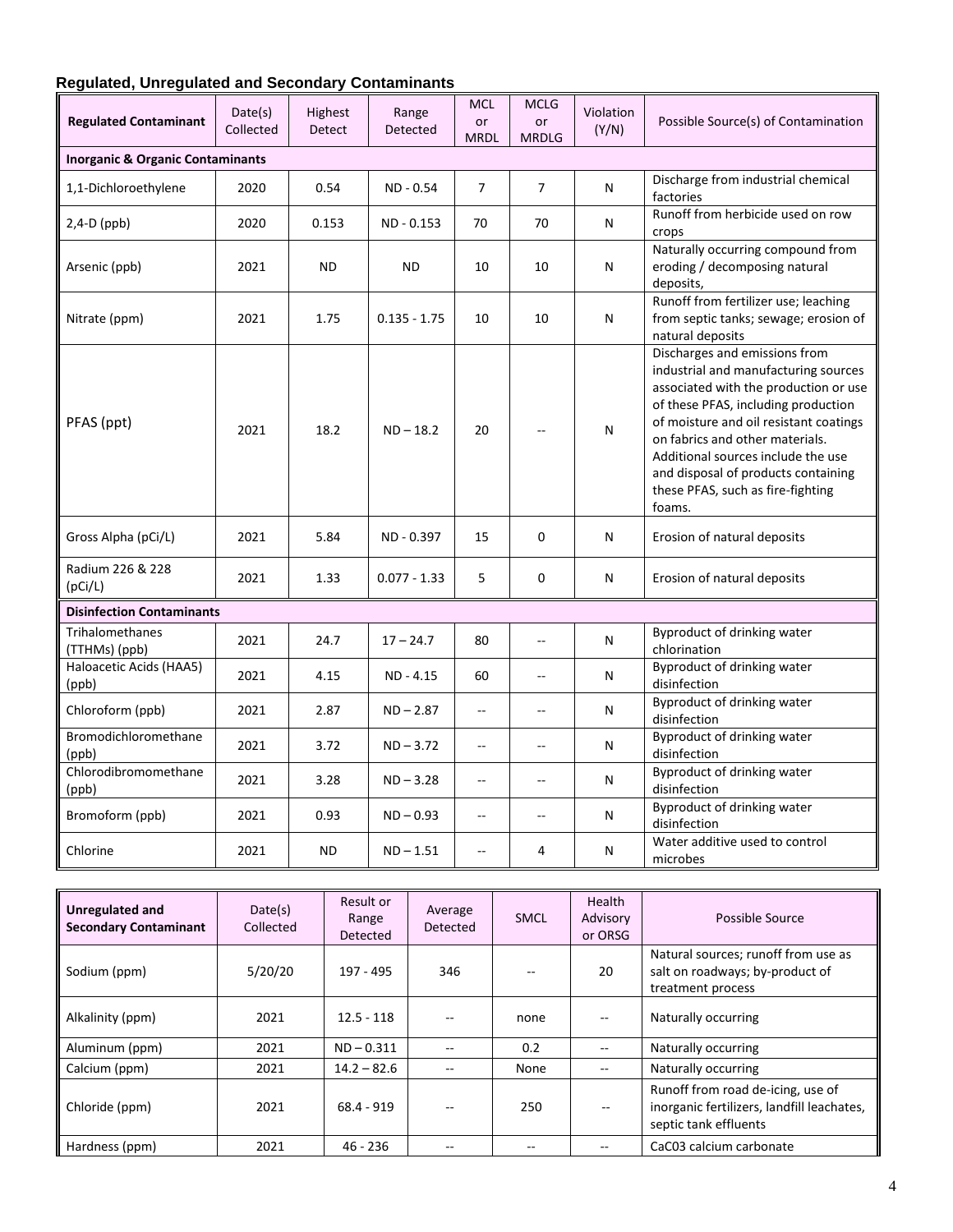| Iron (ppb)                             | 2021 | ND - 166      | 20       | 300         |        | Naturally occurring, corrosion of cast<br>iron pipes             |
|----------------------------------------|------|---------------|----------|-------------|--------|------------------------------------------------------------------|
| Magnesium (ppm)                        | 2021 | $2.38 - 7.23$ | 1.42     | none        |        | Natural sources as well as discharges<br>from industrial uses    |
| Manganese (ppb)                        | 2021 | $ND - 6.18$   | 4.7      | 50          | $300*$ | Naturally occurring                                              |
| pH                                     | 2021 | $6.18 - 8.42$ |          | $6.5 - 8.5$ |        | Runoff and leaching from natural<br>deposits                     |
| Potassium (ppm)                        | 2021 | $3.37 - 63.5$ | 39.1     | none        |        | Naturally occurring                                              |
| Sulfate (ppm)                          | 2021 | $0 - 30.9$    | 15.4     | 250         |        | Naturally occurring                                              |
| <b>Total Dissolved Solids</b><br>(ppm) | 2021 | $242 - 1,610$ | 642      | 500         |        | Erosion of natural deposits.                                     |
| Zinc (ppm)                             | 2021 | ND - 166      | ND - 166 | 5           |        | Erosion of natural deposits, leaching<br>from plumbing materials |

# **Lead and Copper**

If present, elevated levels of lead can cause serious health problems, especially for pregnant women and young children. Lead in drinking water is primarily from materials and components associated with service lines and home plumbing. Auburn Water District is responsible for providing high quality drinking water, but cannot control the variety of materials used in plumbing components within our customer's homes and facilities. When your water has been sitting for several hours, you can minimize the potential for lead exposure by flushing your tap for 30 seconds to 2 minutes before using water for drinking or cooking. If you are concerned about lead in the water, you may wish to have your water tested. Information on lead in drinking water, testing methods, and steps you can take to minimize exposure is available from the **Safe Drinking Water Hotline or at<http://www.epa.gov/safewater/lead>**

| Lead and<br>Copper | Date(s)<br>Collected | 90 <sup>TH</sup><br>Percentile | Action<br>Level (AL) | <b>MCLG</b> | # of Sites<br>Sampled | # of Sites<br>Above AL | Possible Source of Contamination                                                                             |
|--------------------|----------------------|--------------------------------|----------------------|-------------|-----------------------|------------------------|--------------------------------------------------------------------------------------------------------------|
| Lead (ppb)         | 2021                 | 1.67                           | 15                   | 0           | 59                    |                        | Corrosion of household plumbing systems;<br>Erosion of natural deposits                                      |
| Copper<br>(ppm)    | 2021                 | 0.353                          | 1.3                  | 1.3         | 59                    |                        | Corrosion of household plumbing systems;<br>Erosion of natural deposits; Leaching from<br>wood preservatives |

#### **Abbreviations**

**AL = Action Level** -The concentration of a contaminant that, if exceeded, triggers treatment or other requirements that a water system must follow.

**MCL = Maximum Contaminant Level** -The highest level of a contaminant that is allowed in drinking water. MCLs are set as close to the MCLGs as feasible using the best available treatment technology.

**MCLG = Maximum Contaminant Level Goal** -The level of a contaminant in drinking water below which there is no known or expected risk to health. MCLGs allow for a margin of safety.

**MRDL = Maximum Residual Disinfectant Level** –The highest level of a disinfectant allowed in drinking water. There is convincing evidence that addition of a disinfectant is necessary for control of microbial contaminants.

**MRDLG = Maximum Residual Disinfectant Level Goal** -The level of a drinking water disinfectant below which there is no known expected risk to health. MRDLGs do not reflect the benefits of the use of disinfectants to control microbial contaminants.

**mrem/year = millirems per year** (a measure of radiation absorbed by the body)

**ND = Not Detected**

**ORSG = Massachusetts Office of Research and Standards Guideline** –The concentration of a chemical in drinking water, at or below which, adverse health effects are unlikely to occur after chronic (lifetime) exposure. If exceeded, it serves as an indicator of the potential need for further action.

**pCi/L = Picocuries per liter**

**PFAS = Per- and polyfluoroalkyl substances**

**ppm = parts per million or milligrams per liter (mg/l)**

**ppb = parts per billion or micrograms per liter (μg/l)**

**ppt = parts per trillion or nanograms per liter (ng/l)**

**RAA = Running Annual Average** – the average of four consecutive quarters of data.

**SMCL = Secondary Maximum Contaminant Level –**These standards are developed to protect the aesthetic qualities of drinking water and are not health based.

**TT = Treatment Technique** –A required process intended to reduce the level of a contaminant in drinking water.

**Unregulated Contaminants** -Those for which USEPA has not established drinking water standards. The purpose of unregulated contaminant monitoring is to assist USEPA in determining their occurrence in drinking water and whether future regulations are warranted.